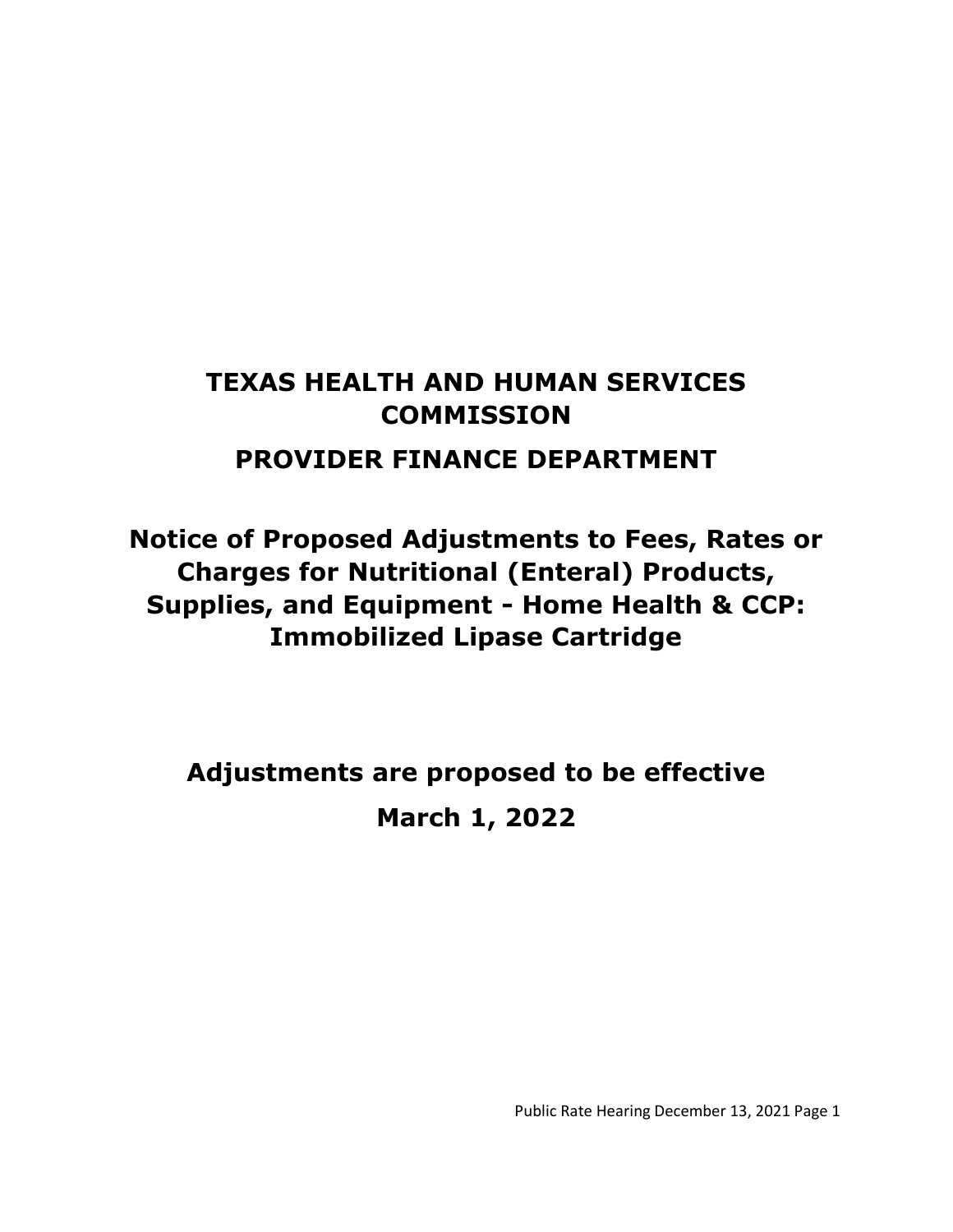### **SUMMARY OF PROPOSED ADJUSTMENTS**

## **To Be Effective March 1, 2022**

Included in this document is information relating to the proposed adjustments to Medicaid payment rates for Nutritional (Enteral) Products, Supplies, and Equipment - Home Health & CCP: Immobilized Lipase Cartridge. The Texas Health and Human Services Commission (HHSC) intends to submit an amendment to the Texas State Plan for Medical Assistance under Title XIX of the Social Security Act to update the fee schedules to reflect these proposed adjustments. The rates are proposed to be effective March 1, 2022.

#### **Hearing**

The Texas Health and Human Services Commission (HHSC) will conduct a hearing to receive public comment on proposed Medicaid payment rates detailed in this document on December 13, 2021, at 9:30 a.m. The hearing will be held in compliance with Texas Human Resources Code §32.0282, which requires public notice of and hearings on proposed Medicaid reimbursements. HHSC will broadcast the public hearing; the broadcast can be accessed at [https://hhs.texas.gov/about-hhs/communications](https://hhs.texas.gov/about-hhs/communications-events/live-archived-meetings)[events/live-archived-meetings.](https://hhs.texas.gov/about-hhs/communications-events/live-archived-meetings) The broadcast will be archived and can be accessed on demand at the same website.

Due to the declared state of disaster stemming from COVID-19, this hearing will be conducted both in-person and as an online event. Members of the public may attend the rate hearing in person, which will be held in the Public Hearing Room 125 in the John H Winters Building located at 701 W 51st Street, Austin, Texas.

Please register for HHSC Public Rate Hearing for Medicaid Calendar Fee Review and Medical Policy Updates on December 13, 2021 at 9:30 AM CST at:

Registration URL: <https://attendee.gotowebinar.com/register/7233576367066930448> Webinar ID: 487-075-035

Number for Phone Audio: (415) 655-0060

After registering, you will receive a confirmation email containing information about joining the webinar.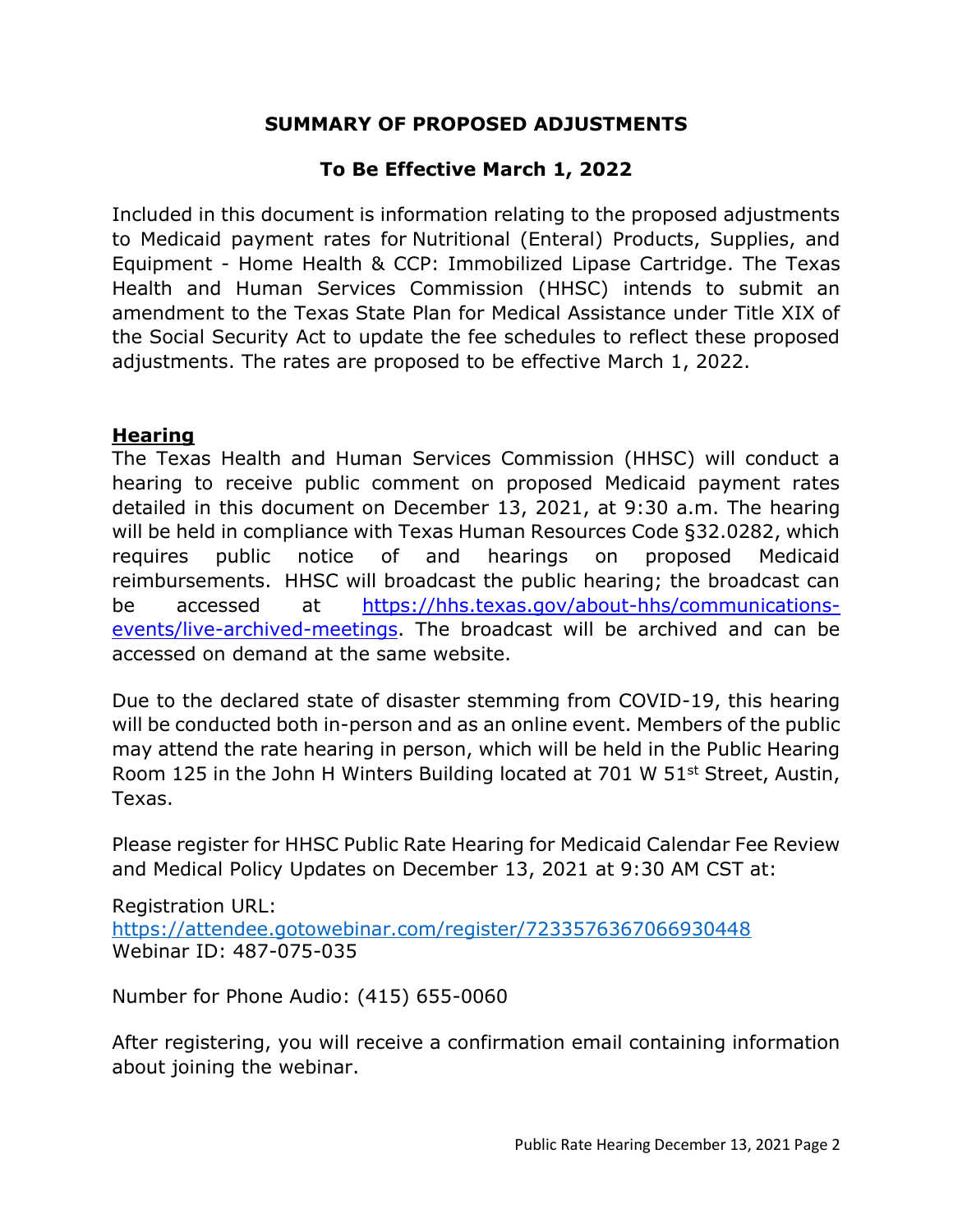HHSC will consider all concerns expressed at the hearing prior to final rate approval. This public hearing will be held in compliance with the provisions of Human Resources Code §32.0282 which requires a public hearing on proposed payment rate adjustments. Should you have any questions regarding the information in this document, please contact:

> Provider Finance Acute Care Services Texas Health and Human Services Commission E-mail: [PFDAcuteCare@hhs.texas.gov](mailto:PFDAcuteCare@hhs.texas.gov)

HHSC will broadcast the public hearing; the broadcast can be accessed at [https://hhs.texas.gov/about-hhs/communications-events/live-archived](https://hhs.texas.gov/about-hhs/communications-events/live-archived-meetings)[meetings.](https://hhs.texas.gov/about-hhs/communications-events/live-archived-meetings) The broadcast will be archived and can be accessed on demand at the same website.

# **Background**

HHSC is responsible for the reimbursement determination functions for the Texas Medicaid Program. Proposed rates are calculated utilizing established methodologies that conform to the Social Security Act and related federal regulations, the federally approved Texas Medicaid State Plan, all applicable state statutes and rules, and other requirements. HHSC reviews the Medicaid reimbursement rates for all acute care services every two years. These biennial reviews result in rates that are increased, decreased, or remain the same. The reviews are conducted to ensure that rates continue to be based on established rate methodologies.

### **Methodology**

The specific administrative rules that govern the establishment of the fees in this proposal include these rules in the TAC:

§355.8023, which addresses the reimbursement methodology for durable medical equipment, prosthetics, orthotics, and supplies (DMEPOS); and

§355.8441, which addresses the reimbursement methodologies for Early and Periodic Screening, Diagnosis, and Treatment (EPSDT) services (known in Texas as Texas Health Steps).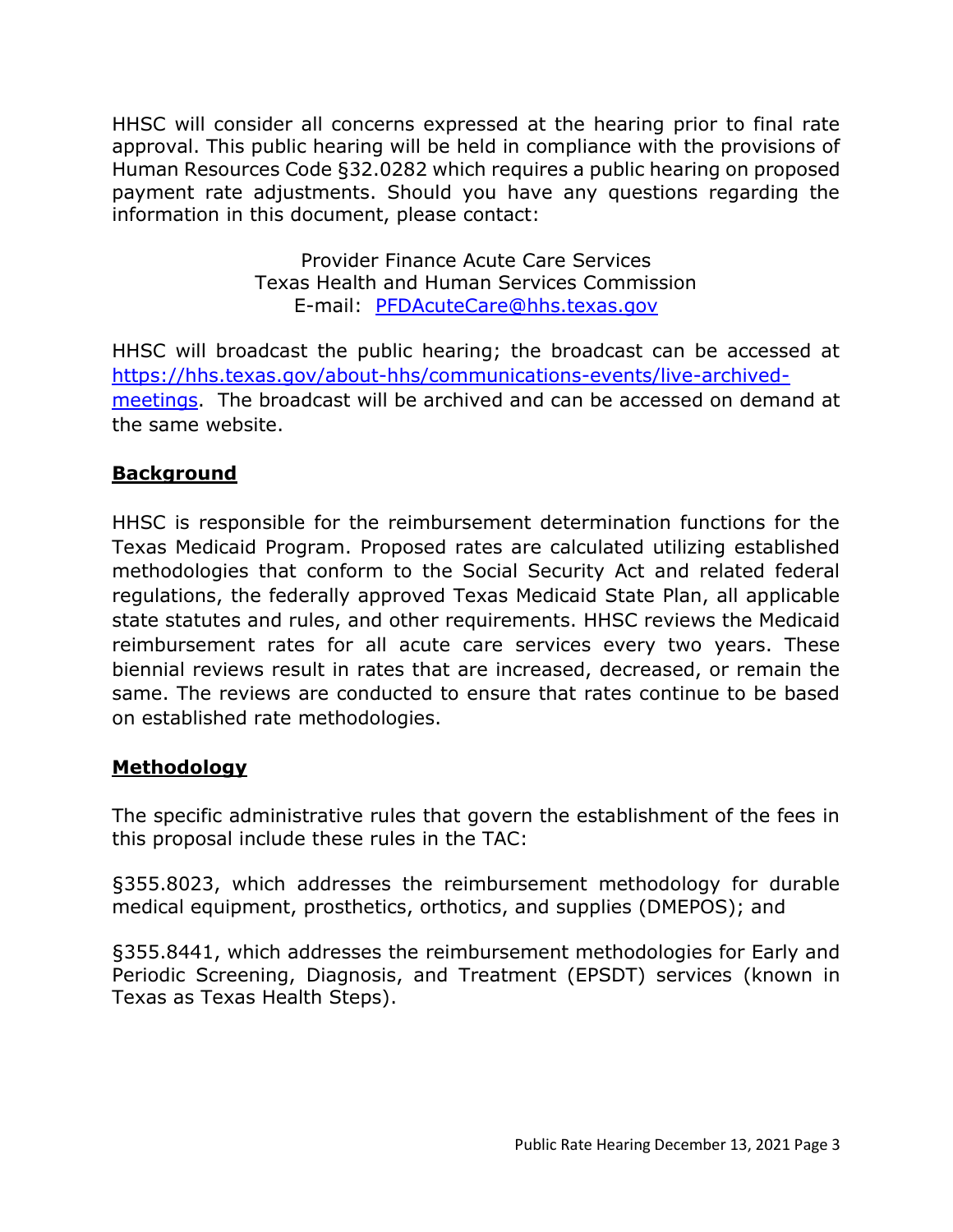#### **Proposed Rate Adjustments**

A summary of the methodologies used to determine the proposed fee-forservice Medicaid rates is listed below:

- Procedure codes and descriptions used in the Texas Medicaid Program are national standard code sets as required by federal laws; Healthcare Common Procedural Coding System (HCPCS) and Current Procedural Terminology (CPT).
- Resource-based fee (RBF) methodology uses relative value units (RVUs) established by Medicare times a conversion factor. Current conversion factors include \$28.0672 for most services provided to children 20 years of age and younger and \$26.7305 for services provided to adults 21 years of age and older. Fees for services provided to children and identified as having access-to-care issues may be assigned a higher conversion factor, currently \$30.00.
- Access-based fees (ABFs) allow the state to reimburse for procedure codes not covered by Medicare or for which the Medicare fee is inadequate, or account for particularly difficult procedures, or encourage provider participation to ensure access to care.
- ABFs may also be established based on the Medicare fee for a service that is not priced using RVUs. Physician-administered drug pricing methodologies are outlined in §355.8085.
- For services and items that are not covered by Medicare or for which the Medicare rate is insufficient, different approaches are used to develop fees based on available information. These alternate methods include, as applicable:
	- o The median or mean of the Medicaid fees from 14 states (the 10 most populous and the 4 bordering Texas) or the median or mean of the states that cover the service
	- o Regional Medicare pricing from Novitas or a percentage of the Medicare fee
	- o The current Medicaid fee for a similar service (comparable code)
	- o 82 percent of the manufacturer suggested retail price (MSRP) supplied by provider associations or manufacturers
	- o 89.5 percent of the average wholesale price for enteral and parenteral products
	- o Cost shown on a manufacturer's invoice submitted by the provider to **HHSC**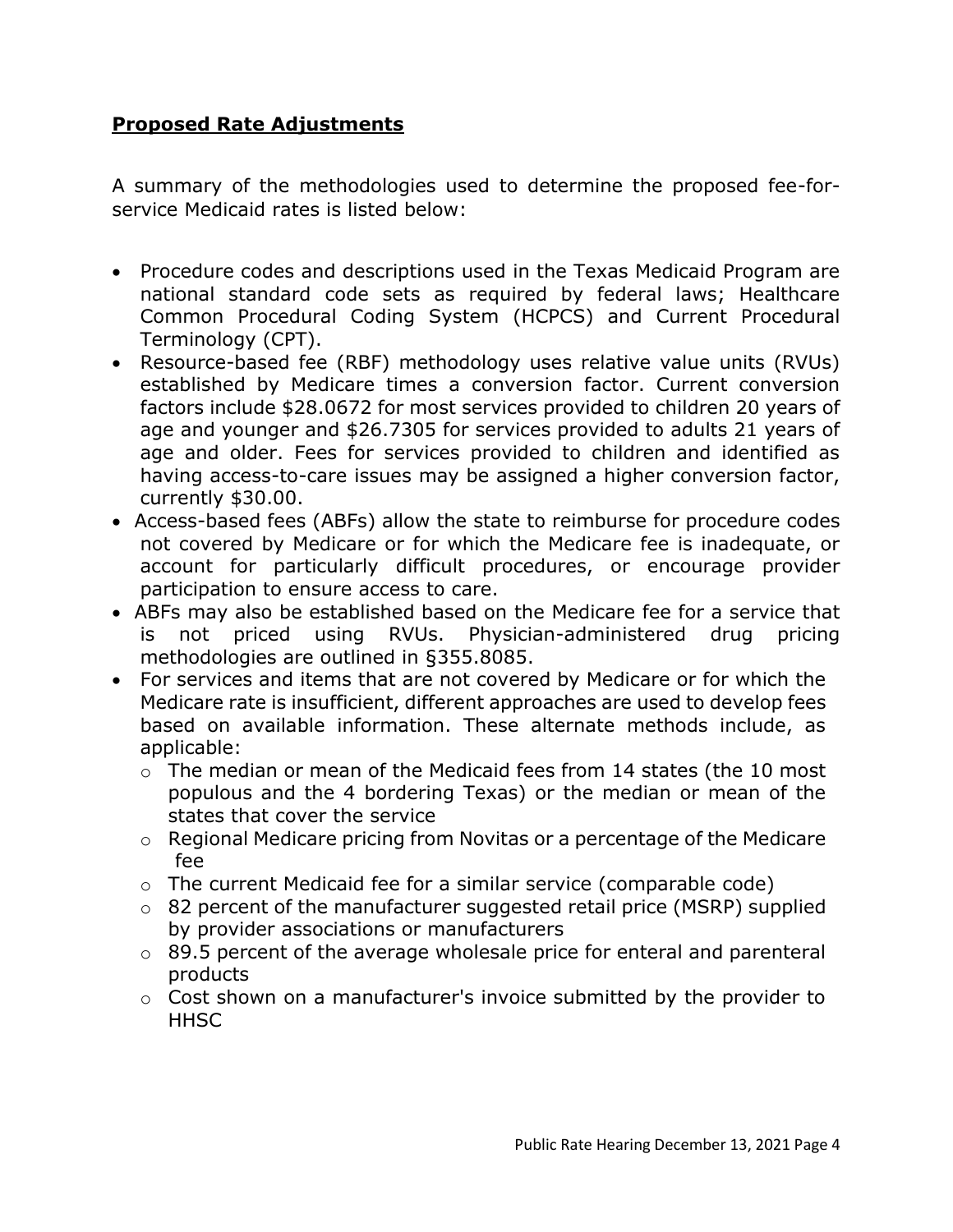Specific proposed payment rate adjustments are listed in the attachments outlined below:

Special Review Att (1): Nutritional (Enteral) Products, Supplies, and Equipment - Home Health & CCP: Immobilized Lipase Cartridge

#### **Written Comments**

Written comments regarding the proposed payment rate adjustments will be accepted in lieu of, or in addition to, oral testimony until 5 p.m. the day of the hearing. Written comments may be sent by U.S. mail to the Texas Health and Human Services Commission, Attention: Provider Finance Department, Mail Code H-400, North Austin Complex, 4601 W Guadalupe St, Austin, Texas 78751; by fax to Provider Finance Department at (512) 730- 7475; or by e-mail to [PFDAcuteCare@hhs.texas.gov.](mailto:PFDAcuteCare@hhs.texas.gov) In addition, written comments will be accepted by overnight mail or hand delivery to Texas Health and Human Services Commission, Attention: Provider Finance Department, Mail Code H-400, North Austin Complex, 4601 W Guadalupe St, Austin, Texas 78751.

Persons with disabilities who wish to attend the hearing and require auxiliary aids or services should contact Provider Finance Department at (512) 730- 7401 at least 72 hours in advance for appropriate arrangements.

This public rate hearing briefing packet presents proposed payment rates and is distributed at HHSC public rate hearings and posted by the proposed effective date on the HHSC website at [https://pfd.hhs.texas.gov/rate](https://pfd.hhs.texas.gov/rate-packets)[packets.](https://pfd.hhs.texas.gov/rate-packets) Proposed rates may or may not be adopted, depending on HHSC management decisions after review of public comments and additional information. Provider and public notification about adoption decisions are published on the Texas Medicaid and Healthcare Partnership (TMHP) website at [http://www.tmhp.com](http://www.tmhp.com/) in banner messages, bulletins, notices, and updates to the Texas Medicaid fee schedules. The fee schedules are available in static files or online lookup at [http://public.tmhp.com/FeeSchedules.](http://public.tmhp.com/FeeSchedules)

**Preferred Communication.** During the current state of disaster due to COVID-19, physical forms of communication are checked with less frequency than during normal business operations. For quickest response, and to help curb the possible transmission of infection, please turn to e-mail or phone if possible for communication with HHSC related to this rate hearing.